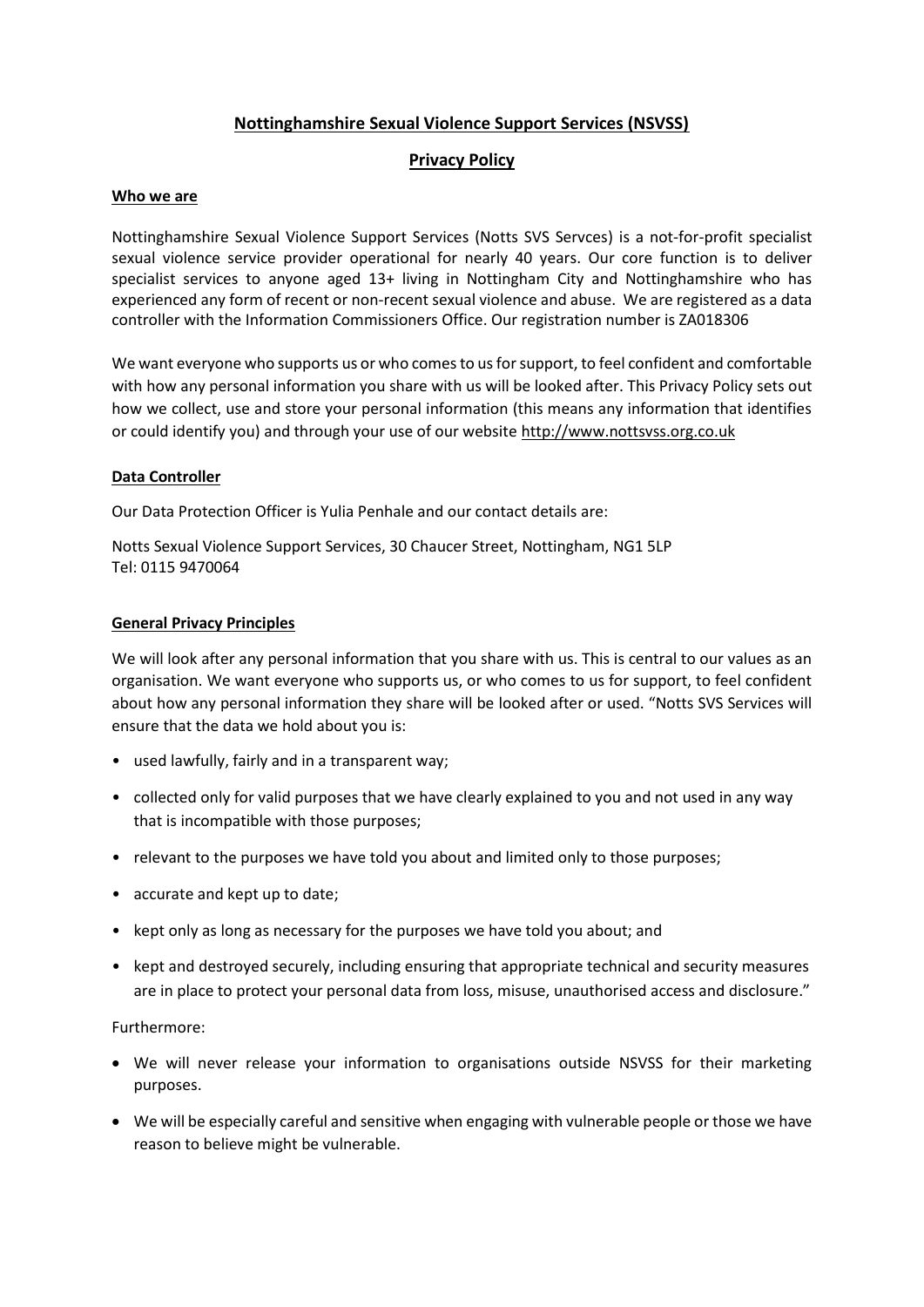- We take all reasonable care to safeguard your personal information through security policies and secure business processes.
- We will always provide easy ways for you to contact us.

## **Legal obligations**

Under the GDPR, we must always have a lawful basis for using your personal data. We process your personal information so that we can comply with various legal obligations. This includes complying with legislation relating to health and social care.

Personal data and special categories of personal data Personal data is defined by the General Data Protection Regulation (EU Regulation 2016/679) as 'any information relating to an identifiable person who can be directly or indirectly identified in particular by reference to an identifier'. Personal data is, in simpler terms, any information about you that enables you to be identified. In order for us to provide you with a service we need to collect personal data including health information which is a special category of personal data. We are committed to ensuring that the information we collect and use is appropriate for this purpose, and does not constitute an invasion of your privacy. We will process (collect, store and use) the information you provide in a manner compatible with the EU's General Data Protection Regulation (GDPR). We will endeavor to keep your information accurate and up to date, and not keep it for longer than is necessary.

## **How we collect personal information about you and why**

We may collect personal information from you when you interact with NSVSS. There are many occasions when this could happen, for example if you:

- request or engage with our services
- enquire about our services
- make a donation to us
- apply for a job or volunteering opportunity,
- chose to provide some optional feedback or otherwise provide us with personal information.

This may be when you telephone us, go onto our website, email us, through the post, or in person.

### **What information do we collect and hold?**

The personal information we collect might include:

- Identity data such as your first name and last name, and date of birth,
- Contact data such as email address, postal address, telephone number
- Information you provide in any correspondence between us.
- Information if you tell us about your experience or the experiences of a friend or relative;
- The information supplied by you at first contact and in your assessment session; with additional information from professionals where applicable.
- Clinical assessments and plans relating to your treatment.
- Summaries of the content of therapy sessions.
- Copies of any letters or emails sent to you or received from you.
- Details of any telephone conversations with you.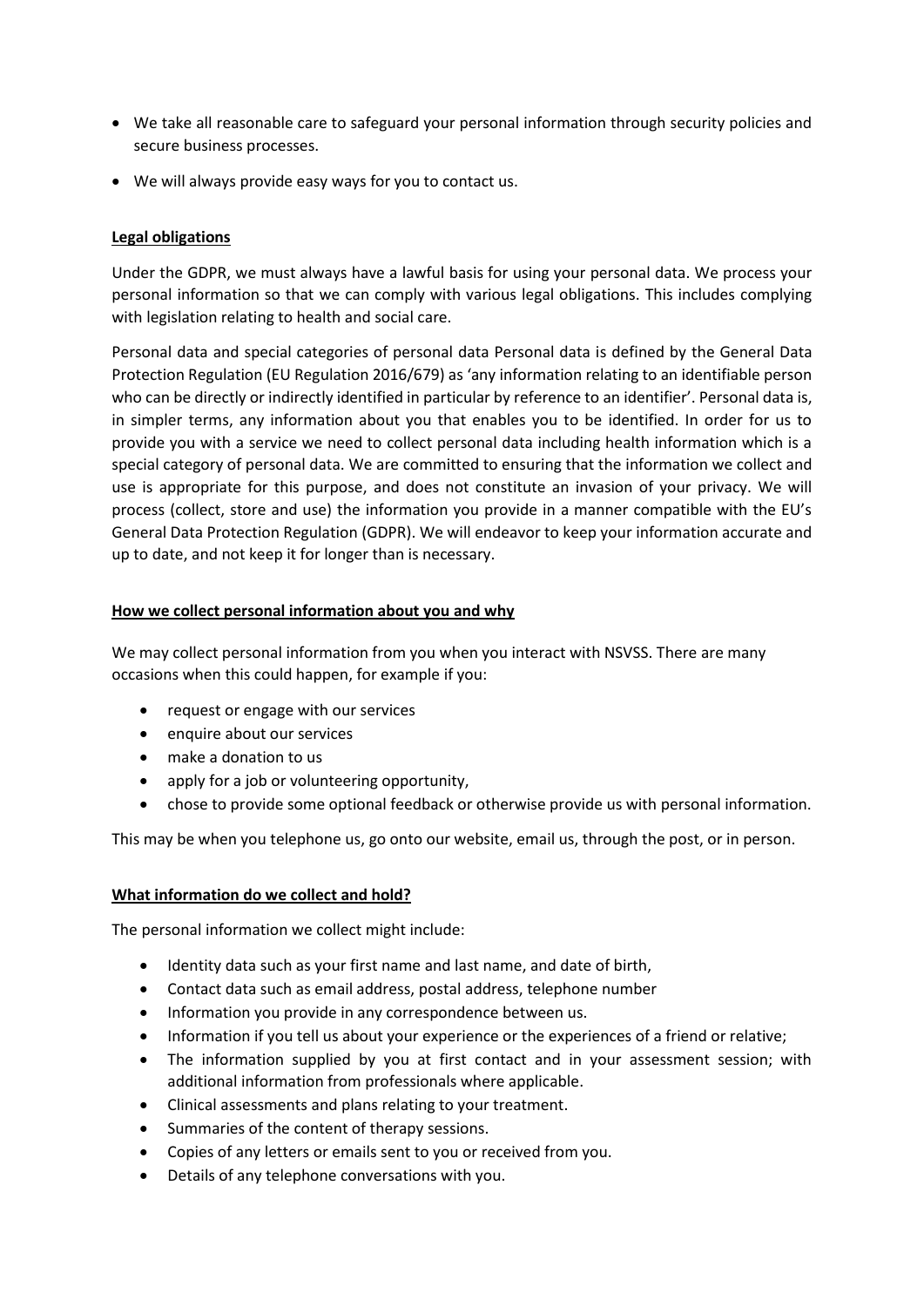#### Visitors to our websites

Like most sites, when someone visits nottssvss.org.uk we use a third party service, Google Analytics (GA), to collect standard internet log information and details of visitor behaviour patterns. We do this to find out things such as the number of visitors to the various parts of the site, use of our web pages and journeys through the website. Although GA records data such as your geographical location, device, internet browser and operating system, none of this information personally identifies you to us. GA also records your computer's IP address which could be used to personally identify you but Google do not grant us access to this. We consider Google to be a third party data processor. GA makes use of cookies, details of which can be found on Google's developer guides. Disabling cookies on your internet browser will stop GA from tracking any part of your visit to pages within this website. We also gather general information such as which pages users visit most often and which services, events or facilities are of most interest. We may also track which pages users visit when they click on links in NSVSS emails. We may use this information to personalise the way our websites are presented when users visit them, to make improvements to our websites and to ensure we provide the best service for users.

### How we use cookies

A cookie is a small file which asks permission to be placed on your computer's hard drive. Once you agree, the file is added and the cookie helps analyse web traffic or lets you know when you visit a particular site. Cookies allow web applications to respond to you as an individual. The web application can tailor its operations to your needs, likes and dislikes by gathering and remembering information about your preferences. We use traffic log cookies to identify which pages are being used. This helps us analyse data about webpage traffic and improve our website in order to tailor it to customer needs. We only use this information for statistical analysis purposes and then the data is removed from the system. Overall, cookies help us provide you with a better website by enabling us to monitor which pages you find useful and which you do not. A cookie in no way gives us access to your computer or any information about you, other than the data you choose to share with us. You can choose to accept or decline cookies. Most web browsers automatically accept cookies, but you can usually modify your browser setting to decline cookies if you prefer. This may prevent you from taking full advantage of the website.

### Making Referrals

If you wish to make a referral through our website, either for yourself or as a professional referring your client, we have put measures in place to ensure that your data is kept safe. Our website is secure and any information that is sent through the referral forms is encrypted between the website and our email. Our website database is turned off, this means that any information you submit through our referral form is not stored on our website.

### Links to other websites

Our website may contain links to other websites of interest. However, once you have used these links to leave our site, you should note that we do not have any control over that other website. Therefore, we cannot be responsible for the protection and privacy of any information which you provide whilst visiting such sites and such sites are not governed by this privacy statement. You should exercise caution and look at the privacy statement applicable to the website in question.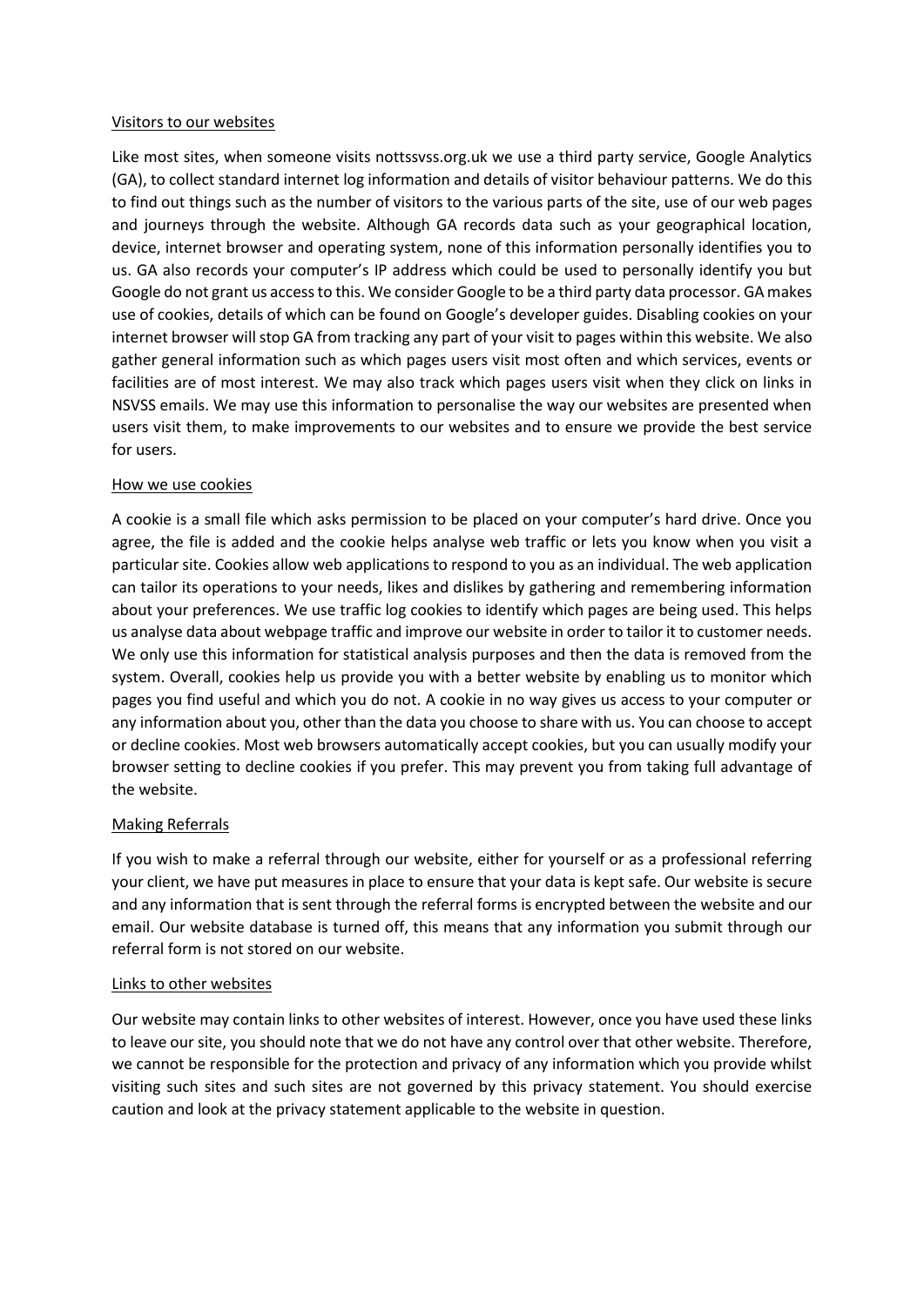#### People who contact us via social media

We use a specialist social media agency, Shake Social, to manage our social media communications. Whilst they have had some training on the subject of sexual violence, they are not trained counsellors and we do not take referrals over social media. We also have a designated member of staff at Notts SVS Services who also accesses and posts onto our social media accounts as required. If you send us a private or direct message via social media, the message will be stored on our account for 6 months before being deleted. This enables us to refer back to messages where there is a query and enables us to capture statistical data for our reports. Information given to us on social media will not be shared with other organisations, except where there is a current risk of serious harm to yourself or others. For more information, please see our Confidentiality Policy.

### Job applicants

NSVSS is the data controller for the information you provide during the process unless otherwise stated. With regard to recruitment and our employees, we process information under Article 6 (1) (b) of the GDPR - 'Processing is necessary for the performance of a contract with the data subject or to take steps to enter into a contract'.

We do not collect more information than we need to fulfil our stated purposes and will not retain it for longer than is necessary. The information we ask for is used to assess your suitability for employment. You don't have to provide what we ask for but it might affect your application if you don't. We ask you for your personal details including name and contact details. We will also ask you about your previous experience, education, referees and for answers to questions relevant to the role you have applied for. Our recruitment team will have access to all of this information. You will also be asked to provide equal opportunities information. This is not mandatory information – if you don't provide it, it will not affect your application. This information will not be made available to any staff outside of our recruitment team, including hiring managers, in a way which can identify you.

Any information you do provide, will be used only to produce and monitor equal opportunities statistics. We might ask you to complete tests and/or to attend an interview. Information will be generated by you and by us. For example, you might complete a written test or we might take interview notes. This information is held by NSVSS. If you are unsuccessful following assessment for the position you have applied for, we may ask if you would like your details to be retained in our talent pool for a period of six months. If you say yes, we would proactively contact you should any further suitable vacancies arise. Retention of data (all unsuccessful candidates) – all personal data will be destroyed after six months.

### What will we do with the information you provide to us during the job application process?

All of the information you provide during the process will only be used for the purpose of progressing your application, or to fulfil legal or regulatory requirements if necessary. We will not share any of the information you provide during the recruitment process with any third parties for marketing purposes. The information you provide will be held securely by us and/or our data processors whether the information is in electronic or physical format. We will use the contact details you provide to us to contact you to progress your application. We will use the other information you provide to assess your suitability for the role you have applied for.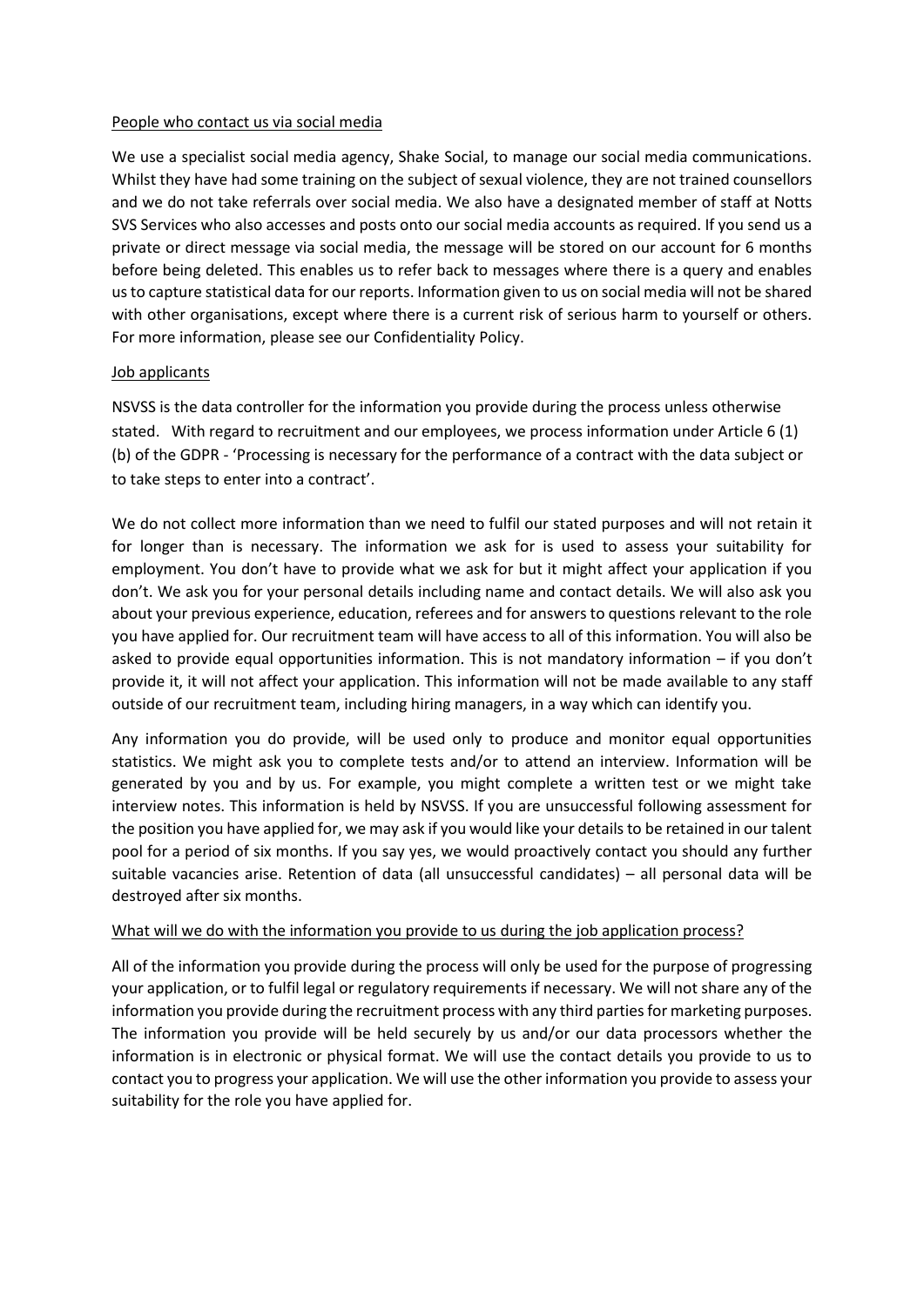#### Use of data processors

Data processors are third parties who provide elements of our recruitment service for us. We have contracts in place with our data processors. This means that they cannot do anything with your personal information unless we have instructed them to do it. They will not share your personal information with any organisation apart from us. They will hold it securely and retain it for the period we instruct.

### **How do we use your personal information?**

We may use your personal information to:

- Provide you with the important information and support you've asked us for, whether this be over our helpline, through our information or other important services;
- Provide or administer activities relating to all our services: updating you with important administrative messages, to help us identify you when you contact us, and help us to properly maintain our records;
- Improve your experience with us. We may use your information to enhance the service that our staff provide, to improve our information and communications, or to personalise the website to better suit your needs;
- Analyse the personal information we collect about you so that we can better understand our supporters, their preferences and needs and important trends. This information will be anonymised prior to analysis taking place.
- We will not pass on your details to anyone else without your express permission. However, there are times when information, legally, has to be given even without your consent. These would include; child protection/safeguarding matters, prevention of harm to yourself or others, the investigation or prevention of serious crime including terrorism, or a Court Order.
- You can of course ask us at any time to change how we contact you.

If you provide us with any Sensitive Personal Data by telephone, email or by other means, we will treat that information with extra care and always in accordance with this Privacy Policy (and as outlined under Legal Obligations above).

Your personal information and details of the enquiries received are stored on a secure database for no longer than is necessary for the purposes of its use. We carry out periodic deletion of data whose retention period has expired and/or when the need to continue holding such data is no longer necessary.

### **Who sees your personal information?**

The personal information we collect about you will be used by our staff (and volunteers) at NSVSS so that they can support you; and possibly to legal and regulatory authorities if required to by law. We will never sell or share your personal information with organisations so that they can contact you for any marketing activities. Nor do we sell any information about your web browsing activity.

There may be times where Notts SVS Services needs to share relevant information with other agencies and professionals who are also involved in your health care to ensure an effective and joined up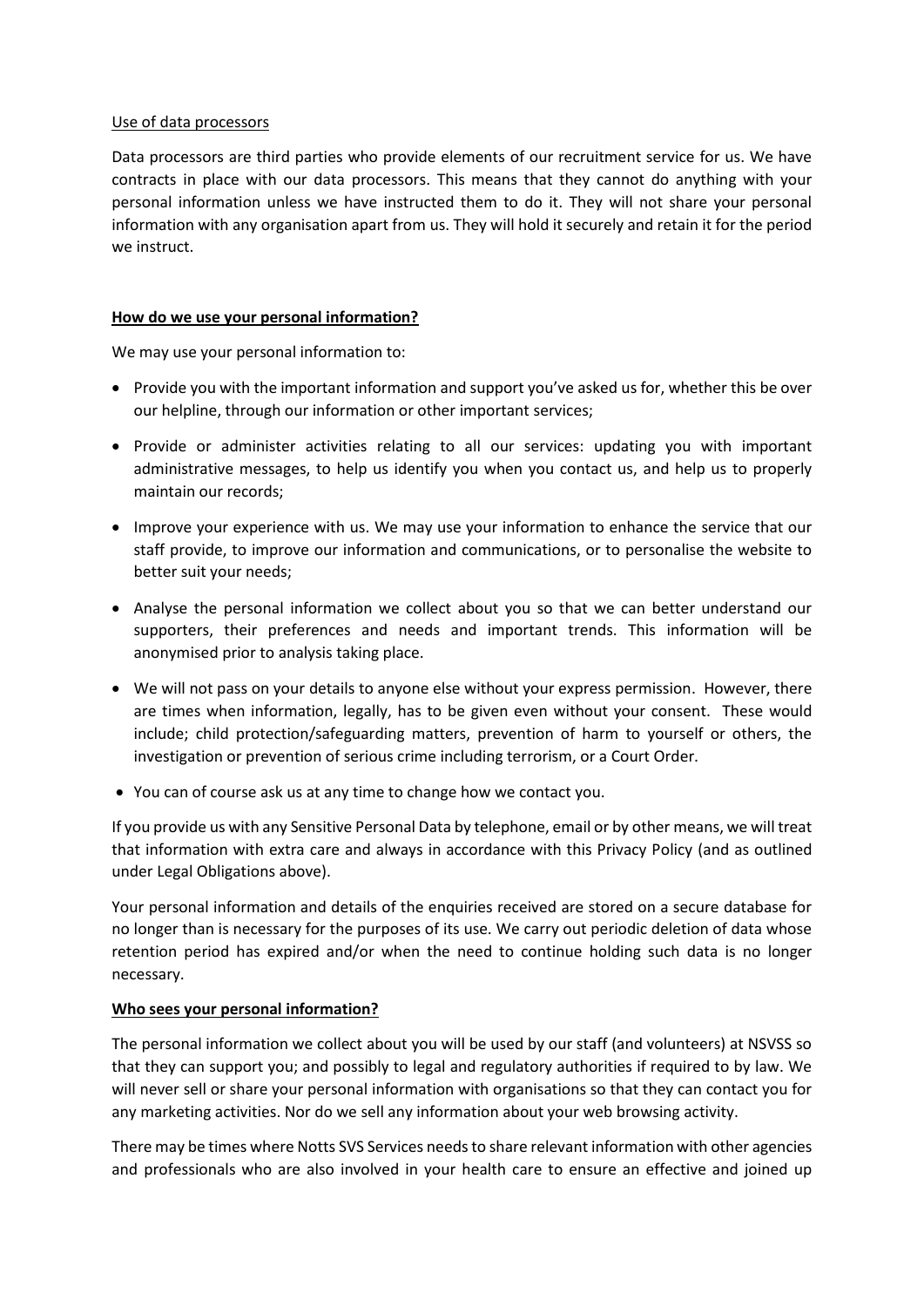approach is adopted to meeting your needs. We will only share information that is relevant to your care and support needs and with your consent (unless we have a legal responsibility to share the information without your consent as highlighted above and below).

## **Your information security and storage**

We take the security of your personal information extremely seriously. We've implemented appropriate physical, technical and organisational measures to protect the personal information we have under our control, both on and off-line, from improper access, use, alteration, destruction and loss.

We only keep your information for as long as is reasonable and necessary, which may be to fulfil statutory and legal obligations. The policy of Notts SVS Services for retention of personal information is 6 years. After 6 years, all information held will be deleted/erased. This is in accordance with our Document Control Retention Policy.

## **Controlling your personal information**

Notts SVSS operates a confidential service. We only break confidentiality under exceptional circumstances - these would include a risk of harm to yourself or others, child protection/safeguarding matters, prevention of harm to yourself or others, the investigation or prevention of serious crime including terrorism or a Court Order.

## **Email Newsletter**

If you choose to join our email newsletter, the email address that you submit to us will be forwarded to our MailChimp account. We consider MailChimp to be a third party data processor. Your email address will remain within MailChimp's database for as long as we continue to use this service for our newsletter or until you specifically request removal from the list. You can do this by unsubscribing using the unsubscribe links contained in any email newsletters that we send you or by emailing us directly at admin@nottssvss.org.uk When requesting removal via email, please send your email to us using the email account that is subscribed to the mailing list.

### **Data Rights - How to update or access your personal information**

Under the GDPR (the EU General Data Protection Regulation), you have a number of specific rights with regards to your personal information:

- 1. **Right of access** if you want to know if we are storing or processing any personal data about you, you can contact us to find out.
- 2. **Right to correction** if you believe that any information we are holding on you is incorrect or incomplete, please contact us as soon as possible. We will promptly correct any information found to be incorrect.
- 3. **Right to erasure** if you want to remove your personal data from our records, you can request this by contacting us. We will remove the data as far as it is practically within our power, and where we are not legally obliged to retain it.
- 4. **Right to object**  if you no longer want us to process your data you can request this by contacting us.
- 5. **Right of rectification** you have a right to correct data that we hold about you that is inaccurate or incomplete.